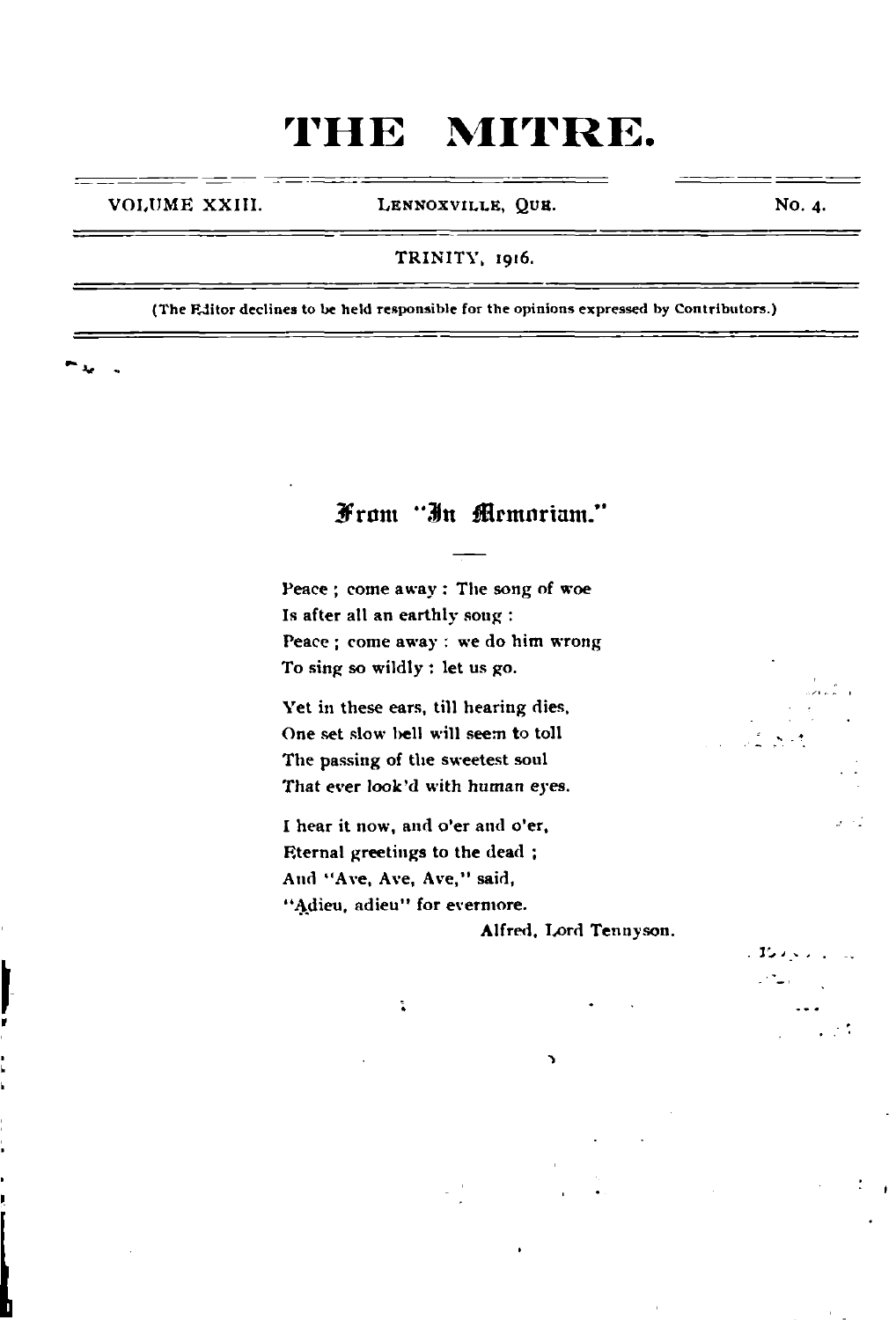#### Records of the Past.

Glancing over some of the minutes of meetings held by the students of Bishop's some twenty years ago, we find that history indeed repeats itself. Years do not seem to have effected much change in the general activities of the student body. "Grub kicks" were very plentiful-everything from hash to porridge was condemned in turn ; the bursar's breakage bills were, as usual, considered exorbitant, and committees—which never accomplished anything—were chosen every now and again to inquire into such matters ; rules and regulations (in those days our highly gratifying (?) constitution did not exist) were drawn up, amended and dropped as often as possible ; while, of course, committees galore were elected at one meeting, disbanded at another, and again re-elected at a third, and the past is mirrored in the present.

We cite the following extract from the minutes of a meeting held on November 13th, 1894, from the fluent pen of Mr. F. G. Vial, then secretary of the students: "There was plenty of discussion, and a number of suggestions were made, which the secretary is wholly unable to recollect, the trend of all the speeches was, however, in the same direction, viz., that the table arrangements had never been in a worse condition, that the students must not allow this state of things to continue, and noble memories of what our predecessors had done under similar circumstances, were brought up.

"Mr. B., we believe, was the individual who trotted out the glorious conduct of the students of ancient days with such effect. Mr. B. was in the best of form and his vigorous periods held the attention of the meeting for several minutes. In the enthusiasm of the moment the senior student was asked to represent the matter to the Principal. The course adopted has already brought about some changes for the better, and we feel confident that matters will not come to a standstill while the present primitive and inadequate methods are kept up."

Again, on October 2nd, 1896, the same secretary wrote : " Mr. B. opened the subject and spoke in a most convincing way upon our social obligations and the present circumstances which were favourable to the giving of a dance.

At this juncture some irresponsible creature made a frivolous remark which, however, elicited no applause, so great was the effect produced by the words of the late speaker. Matters regaining their calm, grave aspect, the meeting at once showed itself inclined to plunge into the whirl of social duties and a committee was elected to get all things in readiness."

Some time after this we find the following account : "A grave offence had been committed by some person or persons unfortunately turning the Principal's lecture-room into a cattle-shed, a live calf having been found there this morning,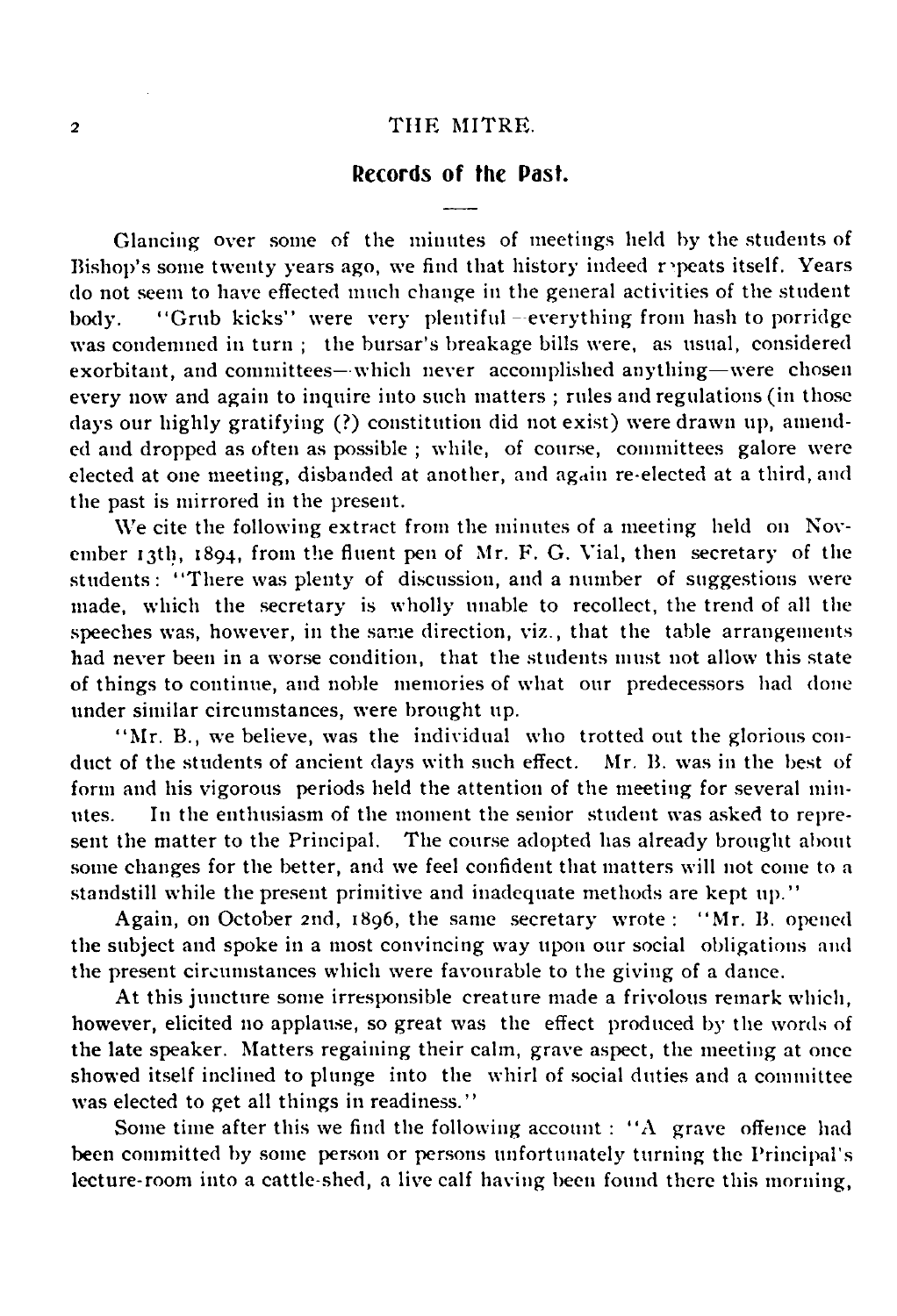hence the calling together of the student body." We are please to note, however, that the student body disassociated themselves from this heinous action by a motion passed at this same meeting. X. Y. Z.

#### Letters from the front.

Private George Roe, with the 9th Field Ambulance Corps "somewhere in Belgium," writing to the Editor, says : "The other night we were wakened by the terrific noise of bursting shells, which almost seemed to drop on our buildings<br>and the ground near by. One cannot adequately describe the fearful explosions One cannot adequately describe the fearful explosions they make—one can fully understand why so many get "shell-shock" over here. Baker just now is up the line doing duty very close to the trenches, but I expect to see him very soon, as I shall be going up shortly. I suppose you are playing golf now. Do you remember the days when we golfed and lost so many balls ? How Baker used to hate fetching out other balls ! Would like very much to be with you just now, but am sorry I cannot get away for the week-end !

Best wishes to all. GEORGE ROE.

Mr. Lett recently received the following letter from poor " Doc." Robertson, who was recently killed in action. He writes: "I have just returned from eight days leave in London, and got in this morning about three o'clock. I found eighteen other letters awaiting my return, and you can bet your life I was glad to get them ! I am up against the job of answering them, and its "some" job ! I have not heard any College news for a long while. You seem to have improved have not heard any College news for a long while. a great deal in hockey and basket-ball this year. If you are going to enlist take a good look around and pick a good thing to join. The artillery is about the best thing, as they don't have a quarter of the drudgery and discomfort and danger that the infantry have to face. I had a fine time in London and enjoyed every I had a fine time in London and enjoyed every<br>nty of money, too. I saw some funny shows. minute of it. They gave us plenty of money, too. In London they are away ahead of anything I ever saw in Canada. I am back at our transport headquarters, where I have to wait till the "bunch" come out on Wednesday. They had some casualties, but were the luckiest in the division. None of our college boys got hit. We are in a bad place now, and some of us will be getting it soon. Yours sincerely,

"Doc." ROBERTSON.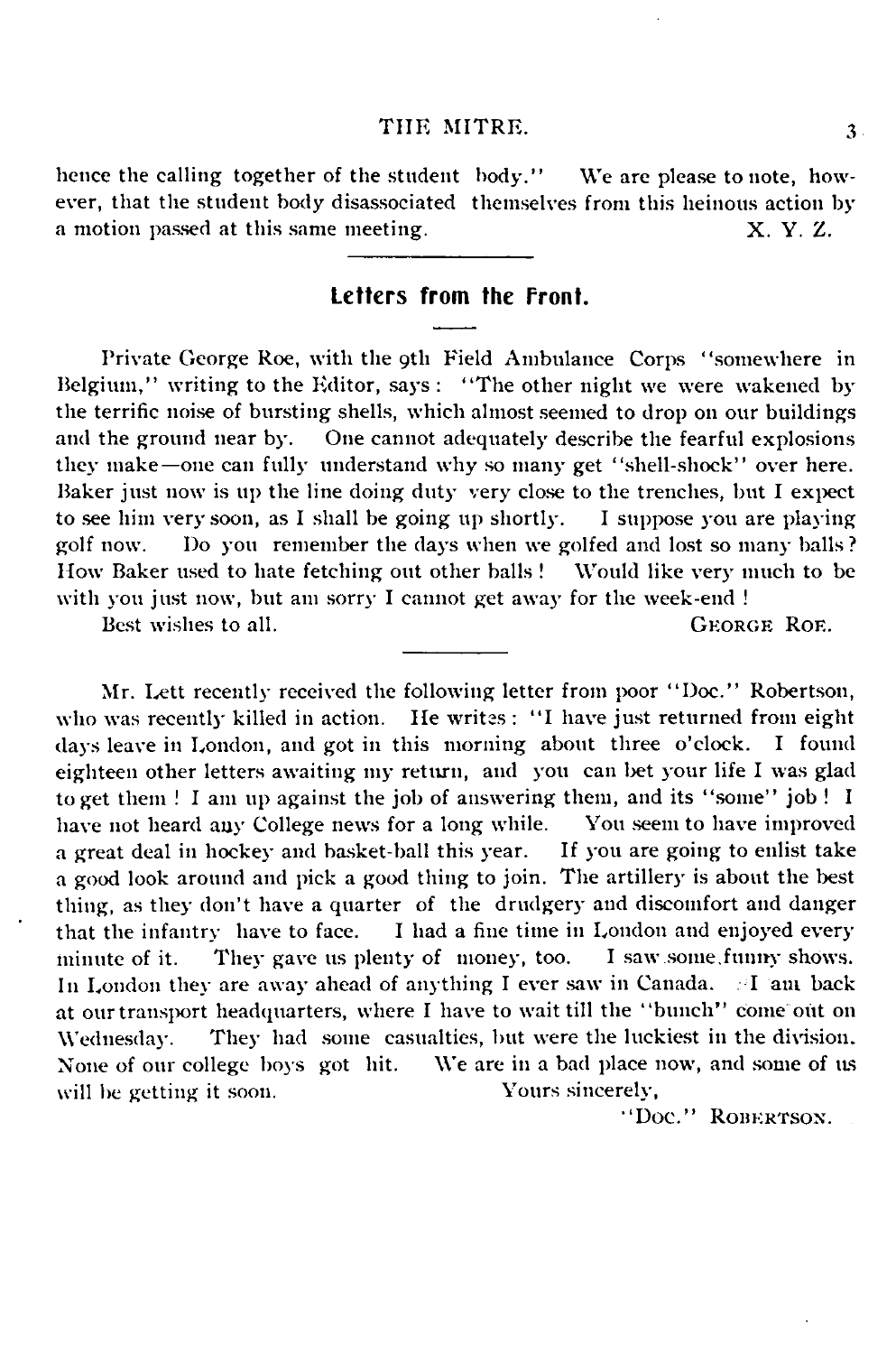### Roll of Honour.

Rev. Canon F. G. Scott, D.C.L., M.A. Rev. Canon J. M. Almond, M.A. Professor N. C. Qua, M.A. Rev. W. Barton, M.A. Rev. C. G. Hepburn, B.A. Rev. R. J. Shires, M.A. Rev. C. G. Lawrence, B.A. Rev. W. R. Walker, L.S.T. Rev. R. Andrews. L .S.T . Rev. E. B. Browne, M.A. Rev. W. H. Moorhead, M.A. Rev. J. W. Wayman, M.A. Rev. V. E. Hobart, L.S.T. Rev. F. G. Sherring. Rev. C. W. Mitchell, M.A. J. C. Stewart, Esq. McD. Ford, M.D. J. S. Brown, M.D. H. P. Wright, M.D. x C. Pope, M.A. W. B. Scott, B.A. H. H. Scott, B.A. Elton Scott. M. H. Wells, B.A. D. J. Cameron, B.A. E. H. Ireland, B.A. G. H. Boright, B.A. F. A. McCrum, B.A. H. W. Blaylock, B.A.  $\bigstar$ . Joly de Lotbiniere, B.A. C. H. Savage, B.A. R. W. Waterman, B.A. J. Lobban, B.A. x T. Eustace, B.A. N. D. MacLeod, B.A.

R. F. Gwyn, B.A. F. Robinson, B.A. R. J. Meekren W. H. W. Knapp F. R. Belford G. P. Belford A. P. Williams A. C. M. Thompson S. L. Craft H. H. Cotton L. A. Robertson G. E. Wilkinson J. C. Porter H. F. Cocks G. Hughes F. W. Crawford H. P. Lovell G. Roe E. H. Baker T. E. Burton C. V. Ward J. Vokey H. W. Ievers W. P. Griffiths T. V. L'Estrange S. W. Clements E. B. Worthington F. H. Mitchell W. H. Bernard J. Robinson K. Hunten M. R. Pickel T. Travers A. McKindsey D. Foss

x Killed in Action.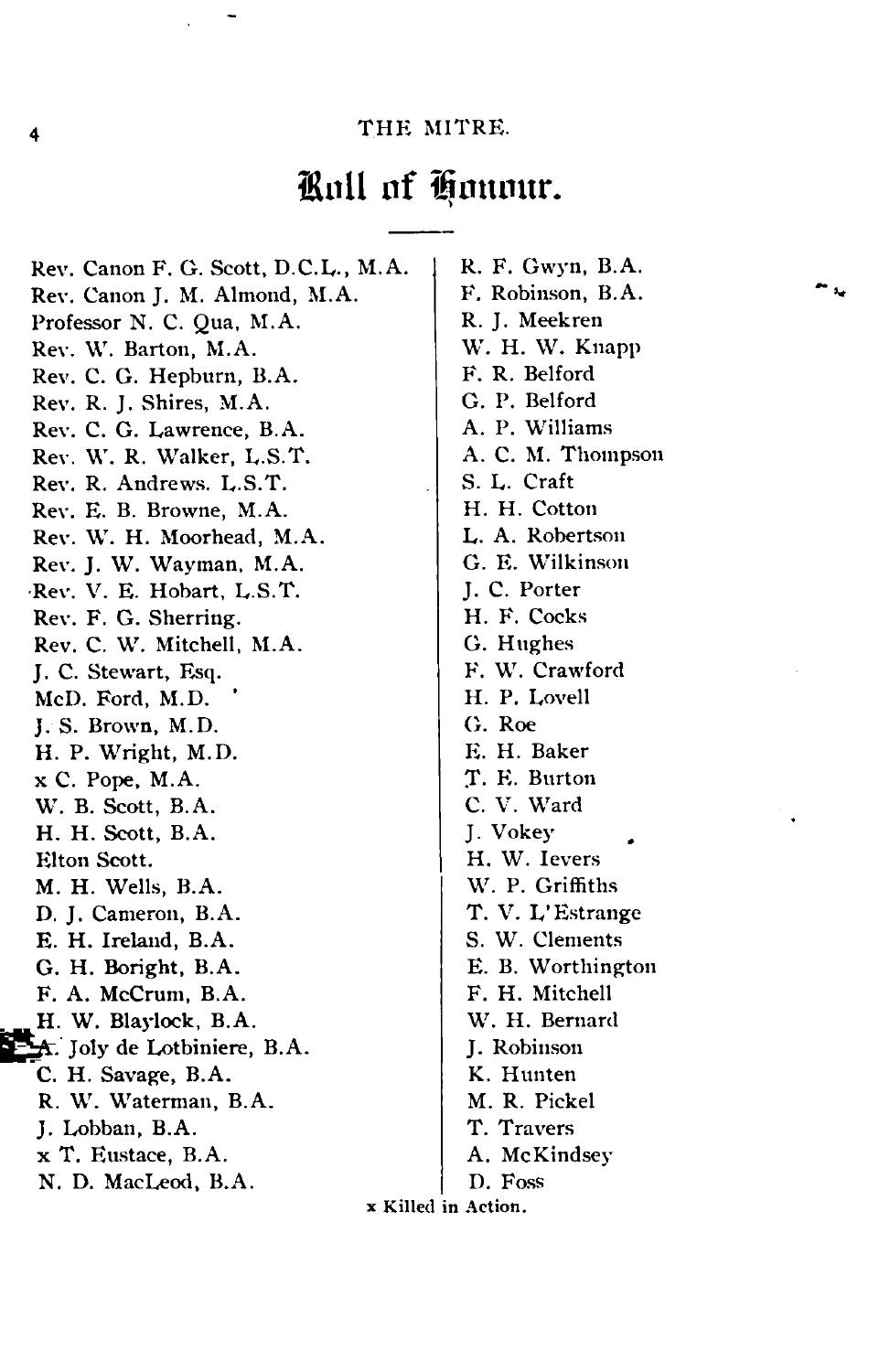**EDITORIAL STAFF.** 

| J. TEMPLETON Editor-in-Chief                   |  |
|------------------------------------------------|--|
| Miss Bernice A. Hunten, '16. Lady Editor       |  |
| H. D. Caswell '16 Associate Editor-Arts        |  |
|                                                |  |
| A. R. Lett '18. Associate Editor-Divinity      |  |
| Max. Norcross '17 Athletic Editor              |  |
| Rev. J. Samuel Rowe, B.D., '16 Exchange Editor |  |
| GEO. W. PHILBRICK, '17 Business Manager        |  |
| A. E. Gardner, '17 Assistant Business Manager  |  |
|                                                |  |

THE MITRE is published by the Students of the University of Bishop's College.

Terms, \$1 per year in advance. Single copy aoc.

Contributors of articles are entitled to receive three copies gratis of the number containing their articles.

Copyright will he secured on all articles sent to and accepted by the Editor-in-Chief accompanied by written request that they be copyrighted.

Address all contributions to the Editor-in-Chief, and all business correspondence to the Business Manager.

| The Mitre, Bishop's University, Lennoxville, Quebec. |                   | Printed by F. H. BRIDGMAN, Danville, Quebec |                     |
|------------------------------------------------------|-------------------|---------------------------------------------|---------------------|
|                                                      |                   |                                             |                     |
| VOL. XXIII.                                          | LENNOXVILLE, OUE. |                                             | No. $\frac{1}{2}$ 4 |
|                                                      |                   |                                             |                     |

TRINITY, 1916.

### **Editorial Comments.**

We have now reached the end of the Academic year. In one sense it has been a quiet year, and in another sense a trying year. Since the opening of the Michaelmas term no fewer than fifteen men have enlisted in the various units of the Canadian Expeditionary Forces, thereby reducing our numbers very considably and greatly weakening the strength of the student body.

The duties devolving on the students as a whole have had to be undertaken by a lesser number of men than has ever been the case before, but, looking back, we may be thankful that, in spite of petty jars and frictions, the old college spirit has been consistently maintained.

Glancing at the year in retrospect, we may note certain changes and innova-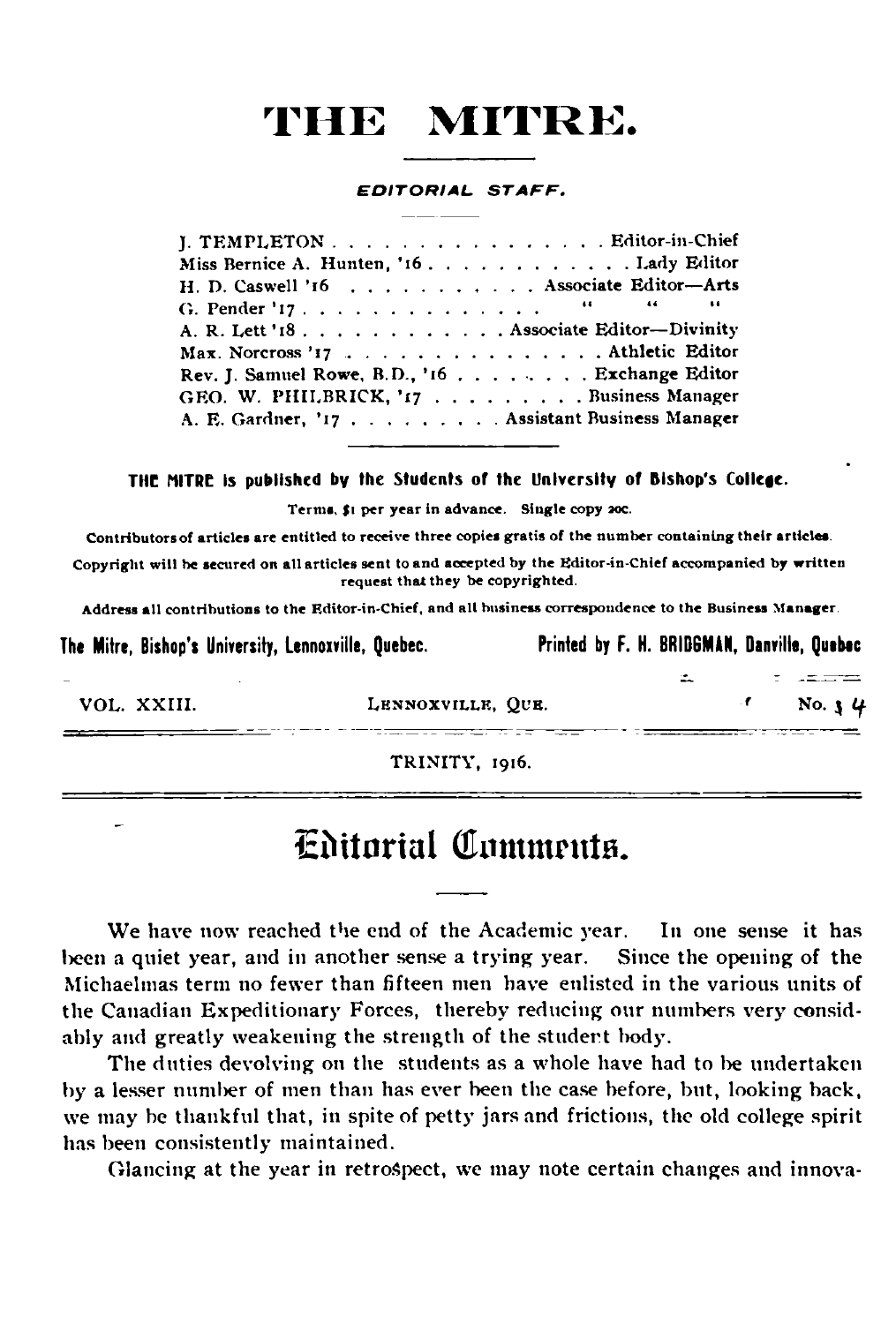ceived his L. S. T., has laid down his life in the service of his King and the Empire, yet the glad, stimulating thought comes to us that he has won his honours in the noble service of his country, and has been called to higher honours by the King of kings.

The new editorial staff will take charge of the next and subsequent issues of the Mitre and we wish them every success. The retiring staff now makes its bow and rings down the curtain. Vale.

News reached the University on June 8th of the deaths, in action, of two of the Bishop's men who are in the trenches, " Doc." Robertson '17 and Lieut. Chas. Pope.

Many "old boys" will learn with deep regret of the death of Lieut. Pope. The Mitre extends its cordial sympathy to his relatives.

" Doc." Robertson recently gained the Distinguished Conduct Medal for gallant conduct in the field. He was a worthy son of Bishop's, and his loss will long be felt. Bright hopes were entertained for him, but alas ! he, too, has given his life for the cause. The Mitre extends warm sympathy to Doctor and Mrs. Robertson and their family.

### **Arts Notes.**

Most of the students were away for the Easter vacation.

سد

÷.

Several of the students attended a " sugaring off" at Mr. George Mitchell's on April 13th.

The tennis court seems to have a stronger attraction for the boys and girls than the lecture room.

Our members are steadily decreasing. Since the last issue of the Mitre Mc-Kindsey, Hunten, Foss, Robinson, Lowry, Abbott, Farmer, Hume and Travers have joined the colours.

Mr. George Holden is at the Sherbrooke Hospital suffering from an attack of pneumonia.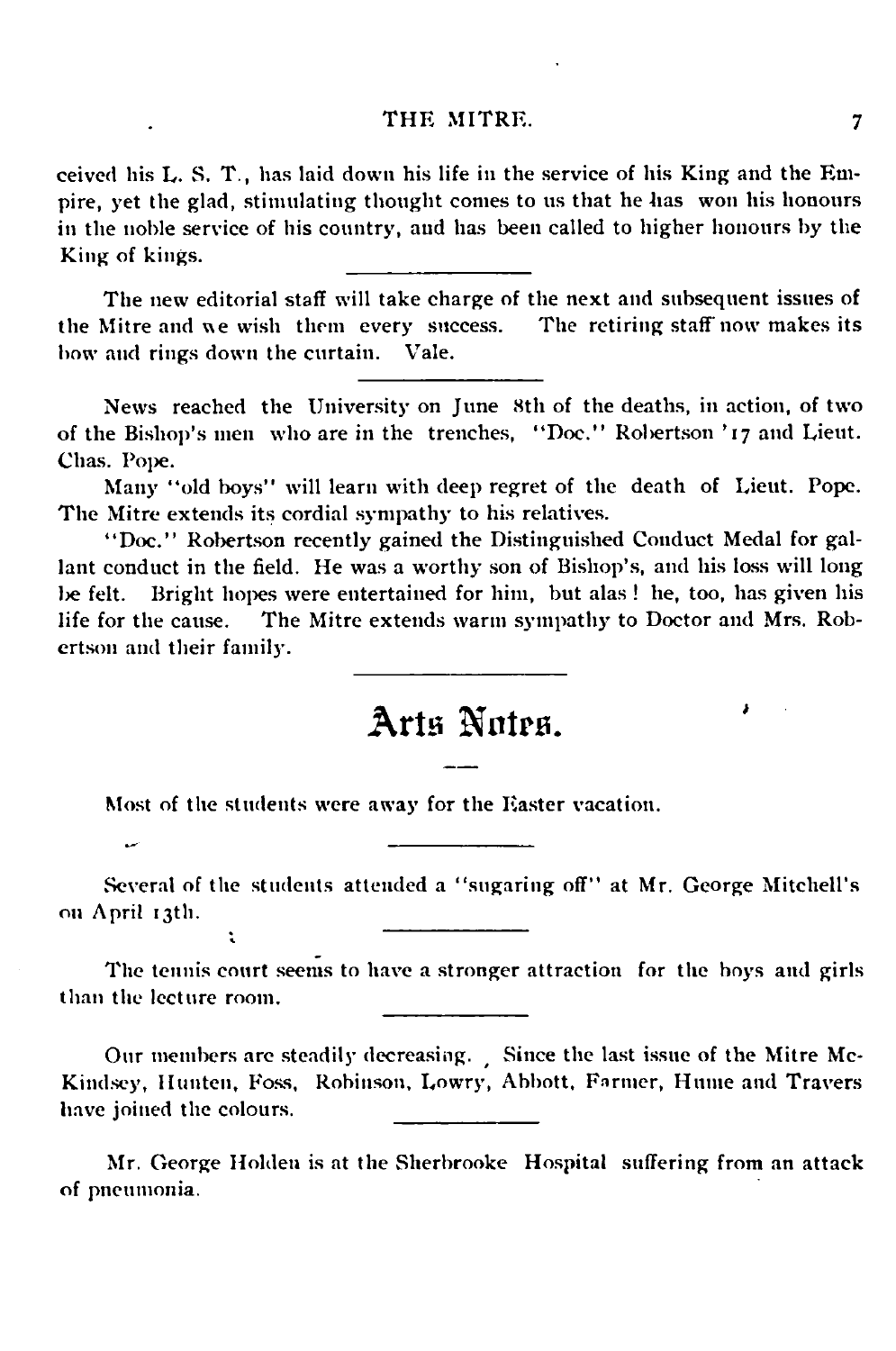"Max" Norcross, our bright Athletic Editor, has been laid up with an attack of tonsilitis, followed by measles.

CASWELL '16, PENDER '17.

### **Divinity Notes**

Most of the "Shedites" were away during the Easter vacation. Those of us who remained found the time pass quietly, but we spent some very enjoyable evenings visiting the different professors' homes.

The Rev. J. S. Rowe, B.D., spent the holidays visiting the Rev, P. R. Roy at Scotstown. He also preached at East Angus on Good Friday.

Mr. Templeton spent the vacation in Hamilton.

Mr. Dunn held services at the week ends in Lome Mission, and Mr. Hodder visited his friends in Toronto, where he assisted in the festival services at S. Thomas' Church.

Mr. Carson went home to Dennison's Mills.

On the evening of May 27th, after Compline, Mr. Hodder was formally admitted into the Guild of the Venerable Bede. The Warden, the Rev. F. G. Vial, B.D., delivered a very helpful and inspiring address. After' the service Mrs. Vial most kindly invited the men to an enjoyable social evening, which was much appreciated.

At present we are in the throes of examinations, and the term end is in sight. Convocation is almost here and we are looking forward to returning either to our homes or to the work allotted to us during the summer months.

"Father" Rowe leaves to take up parochial work, after completing his Arts' course here..

Mr. Templeton goes up to Algoma for ordination. We wish him every success in his future work.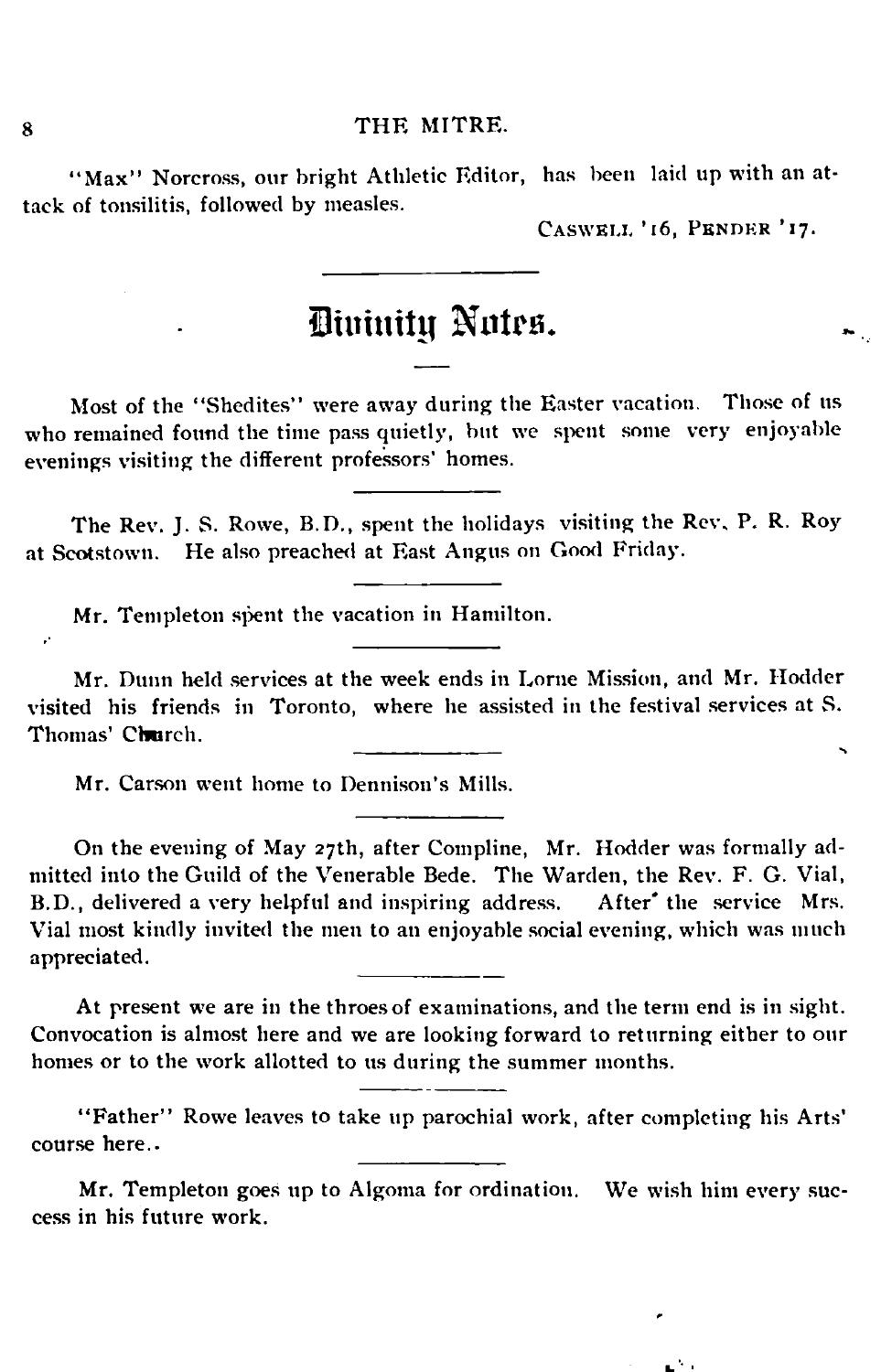Mr. Dunn also goes to Algoma, where he will take up mission work during vacation.

Mr. Carson expects to spend the summer at Richmond, Que.

After a short visit to Boston, Mr. Hodder goes to the Diocese of Ottawa, where he expects to do mission work under Rev. Mr. Clark.

Mr. Lett, whose arm is now almost better again, will be in charge of the Douglas mission in the Diocese of Ottawa, during the summer.

A. R. L.

### Co-Th's Corner.

On May 27th Miss Hurlburt, Warden of the Royal Victoria College, delivered the annual lecture of the Alumnae Society of Bishop's College. The title of the lecture was "The War and its Meaning for Women." Miss Hurlburt was the lecture was "The War and its Meaning for Women." well qualified to speak on this subject, which is of such vital interest to all wo men, and especially to college women, at this time.

At the conclusion of the lecture, Dr. Marion Hansford, of Montreal, Medical Inspector of Schools and a Graduate in Medicine of Bishop's, gave an informal but very interesting talk on the work of medical inspection in schools.

-------------------------- *4*

During the afternoon the lady students were hostesses at a tea and reception given in honour of Miss Hurlburt.

Miss Florence Drummond, M.A., is at present in charge of Lennoxville Academy.

There is a prospect of at least three new lady students for next year. One, Miss Mildred Findley, of Danville, is coming to take the matriculation examination this June.

The poor old rug on the floor of the Co-Ed's room should be allowed to retire.

Surely "Punch" and "Life" are not considered to be beyond the comprehension of the lady students.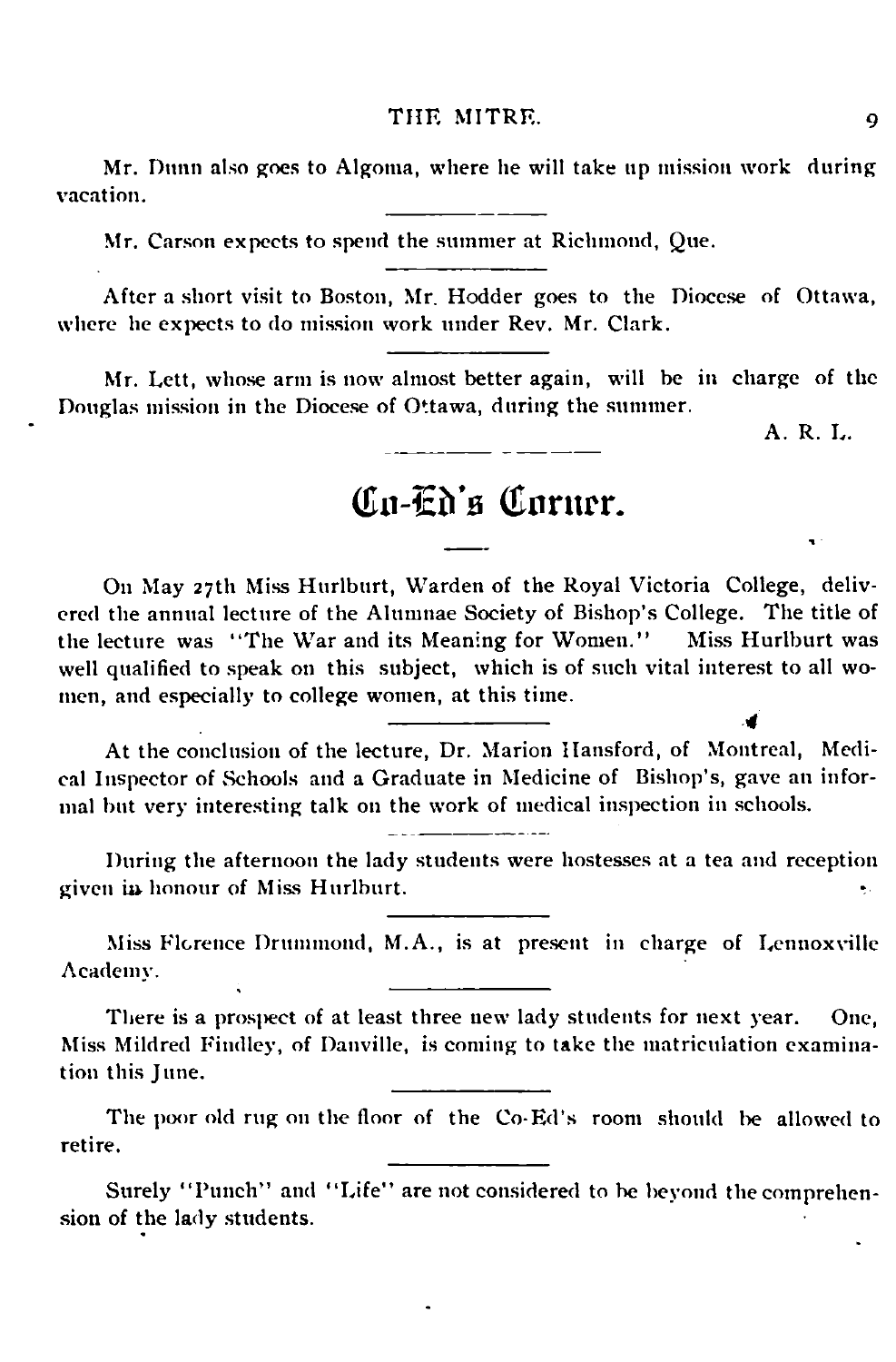### **Athletic Notes.**

#### TENNIS.

At the beginning of the season every one turned out and the courts were rolled, and much work was put on them for a few days. The effect of this well rolled, and much work was put on them for a few days. is seen now and appreciated by the players. The courts are in fine condition, much better than they have been in the last few years. Wire netting has been placed better than they have been in the last few years. Wire netting has been placed at each end which saves considerable time and trouble. The club has also purat each end which saves considerable time and trouble. chased a new marker, which saves much time and makes the courts look much neater.

Soon after tennis started the first year Arts challenged the remainder of the College to a tournament of doubles. The College team was comprised of Fluh-<br>mann, Gardner, Lemieux and Norcross. The first year Arts' players were Abmann, Gardner, Lemieux and Norcross. bott, Cleveland, Holden and Farmer. Abbott and Cleveland were defeated by Fluhmann and Gardner, while Norcross and Lemieux went down before Holden and Farmer. The winners played off, and after several hard and close sets, Fluhmann and Gardner won out. Prof. Boothroyd and Lett kindly umpired the sets.

The Co-Eds are taking quite an interest in tennis this year and play much between lectures. They usually have plenty of critics and instructors standing on the side lines.

Athletics at Bishop's during the last year have been kept up in every department except foot-ball, which had to be dropped after a few practices were held, because of the small number which turned out, and also because of the lack of old players. Basket-ball was taken up early and played until Christmas. A fter the holidays hockey was started and played until about the end of March. Many trips have been taken by the various teams, the principal ones being the Montreal trips in basket-ball and hockey, and the Dartmouth trip in hockey.

Max A. Norcross.

### Exchanges.

Many of our contemporaries have ceased, the obvious reason being that they have a shorter academic year than ours.

During the year they have endeavoured to be of inserest and help to their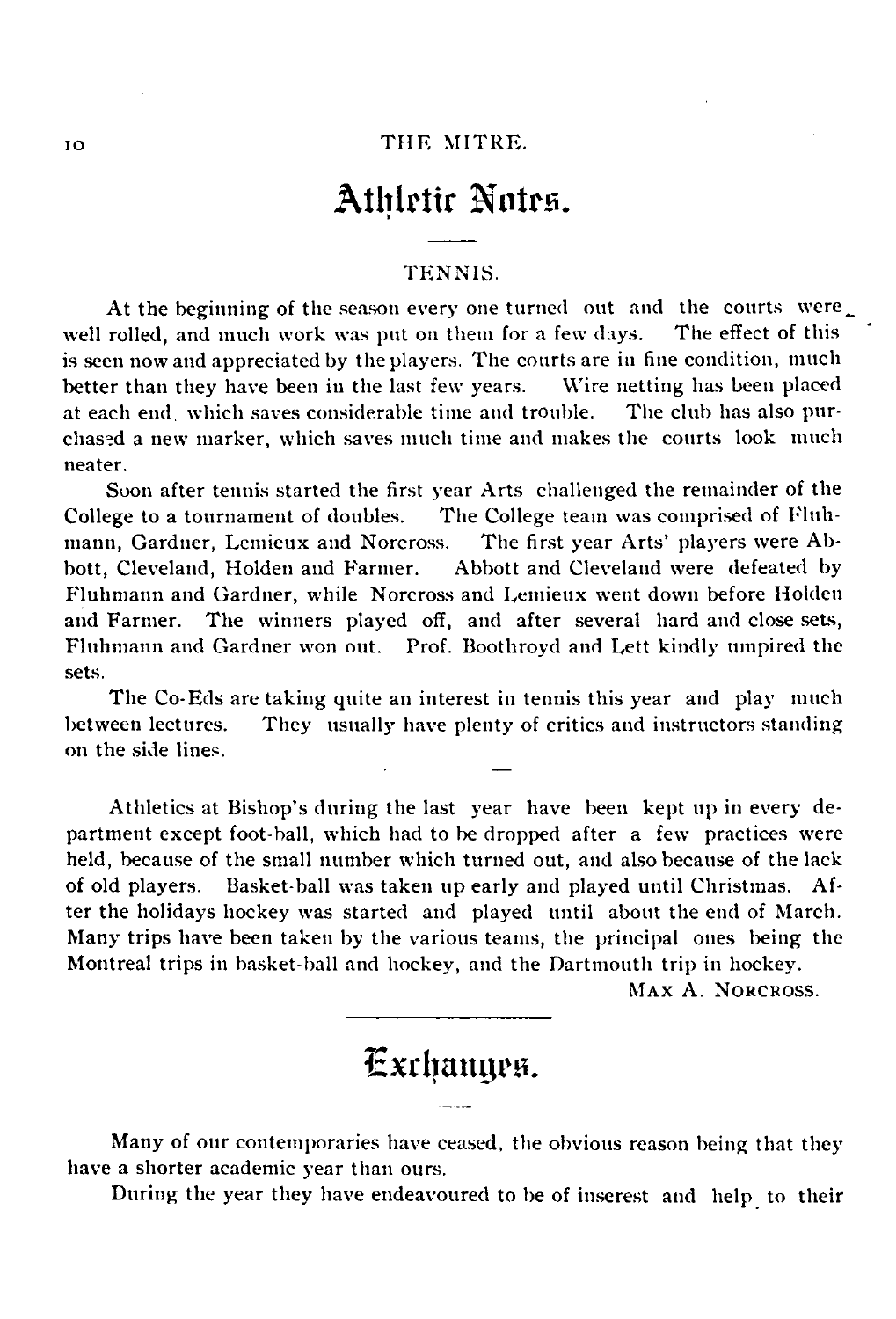respective institutions and have also been helpful to others. It is only fair to add that these magazines have carefully avoided vituperation and refrained from contumely towards one another. Such slight criticisms as were observed in the exchanges which came to our hands were honest and if not wholly justified, need no apology, or recantation. The Mitre looks forward with interest and enthusiasm towards their resuscitation at the beginning of the academic year 1916-17. Auspicium meloris aevi.

Walls have no ears, but be careful of the telephone.

Not that Sort.

Helen—Do you love me, dear? Jack—Dearly, sweetheart. Helen—Would you die for me? Jack—No, my pet, mine is an undying love.

#### A WISE FOOL.

' 'Wise men write proverbs and fools quote them," observed the sage.

"That's right," agreed the fool. "Who wrote that one?"

From Macdonald College Magazine.

Mr. Turner (in physics lesson)—Miss Malcolm, would you get a shock on holding a telephone receiver to your ear ?

Miss Malcolm-It just depends on who was speaking.

From Vox Lycei.



**11**